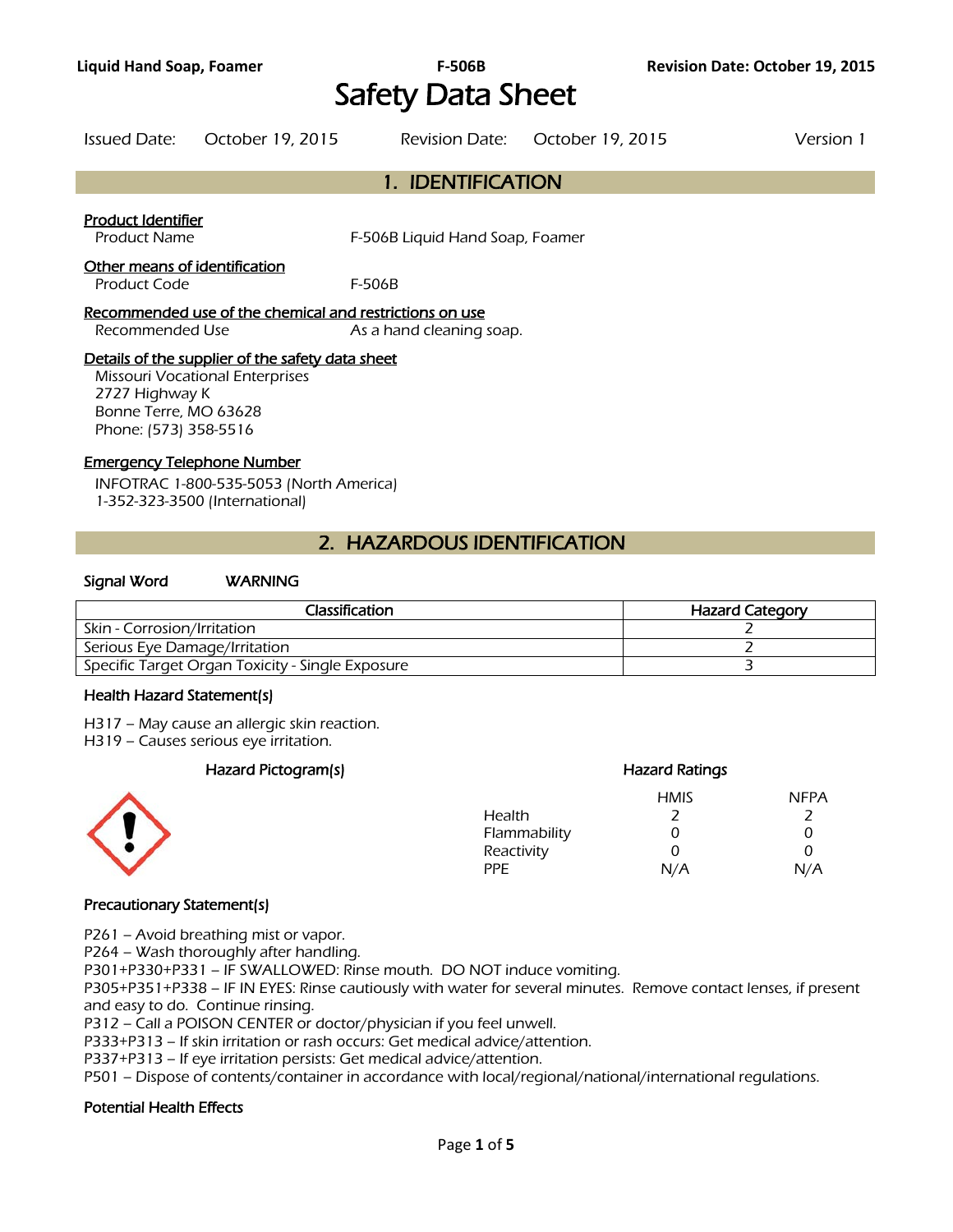# 3. COMPOSITION/INFORMATION ON INGREDIENT

| <b>Chemical Name/Pure Substance</b> | CAS#        | Weight-% |
|-------------------------------------|-------------|----------|
| Water                               | 7732-18-5   | 85-90    |
| CalBlend DF                         | Proprietary | $5 - 10$ |
| Sodium Chloride                     | 7647-14-5   | $0 - 1$  |
| Glycerin, Technical Grade           | 56-81-5     | 1-5      |
| Isocil IG                           | Proprietary | 0-2      |
| Citric Acid                         | 77-92-9     | $0 - 5$  |
|                                     |             |          |

\*\*If Chemical Name/CAS No is "proprietary" and/or Weight-% is listed as a range, the specific chemical identity and/or percentage of composition has been withheld as a trade secret.

# 4. FIRST-AID MEASURES

General Advice If you feel unwell, seek medical advice (show label where possible).

- Eye Contact Rinse cautiously with water for several minutes. Remove contact lenses, if present and easy to do. Continue rinsing. Get medical advice/attention.
- Skin Contact Take off contaminated clothing. Wash contaminated clothing before reuse. If skin irritation persists, call a physician.
- **Inhalation** Remove victim to fresh air and keep at rest in a position comfortable for breathing. Call a POISON CENTER or doctor/physician if you feel unwell.
- **Ingestion** Rinse mouth. Do NOT induce vomiting. Call a POISON CENTER or doctor/physician if you feel unwell.

## Most important symptoms and effects

Symptoms Prolonged contact may cause painful stinging or burning of eyes and lids, watering of eye, and irritation. Prolonged contact may even cause severe skin irritation or mild burn.

# 5. FIRE-FIGHTING MEASURES

## Extinguishing Media

Suitable Extinguishing Media: Dry powder, water spray, or foam. Unsuitable Extinguishing Media: Not determined.

## Specific Hazards Arising from the Chemical

Heating or fire could release toxic fumes/gas.

## Protective equipment and precautions for firefighters

As in any fire, wear self-contained breathing apparatus pressure-demand, MSHA/NIOSH (approved or equivalent) and full protective gear.

# 6. ACCIDENTAL RELEASE MEASURES

## Personal precautions, protective equipment and emergency procedures

| Personal precautions             | Use personal protective equipment as required.        |
|----------------------------------|-------------------------------------------------------|
| <b>Environmental precautions</b> | See Section 12 for additional ecological information. |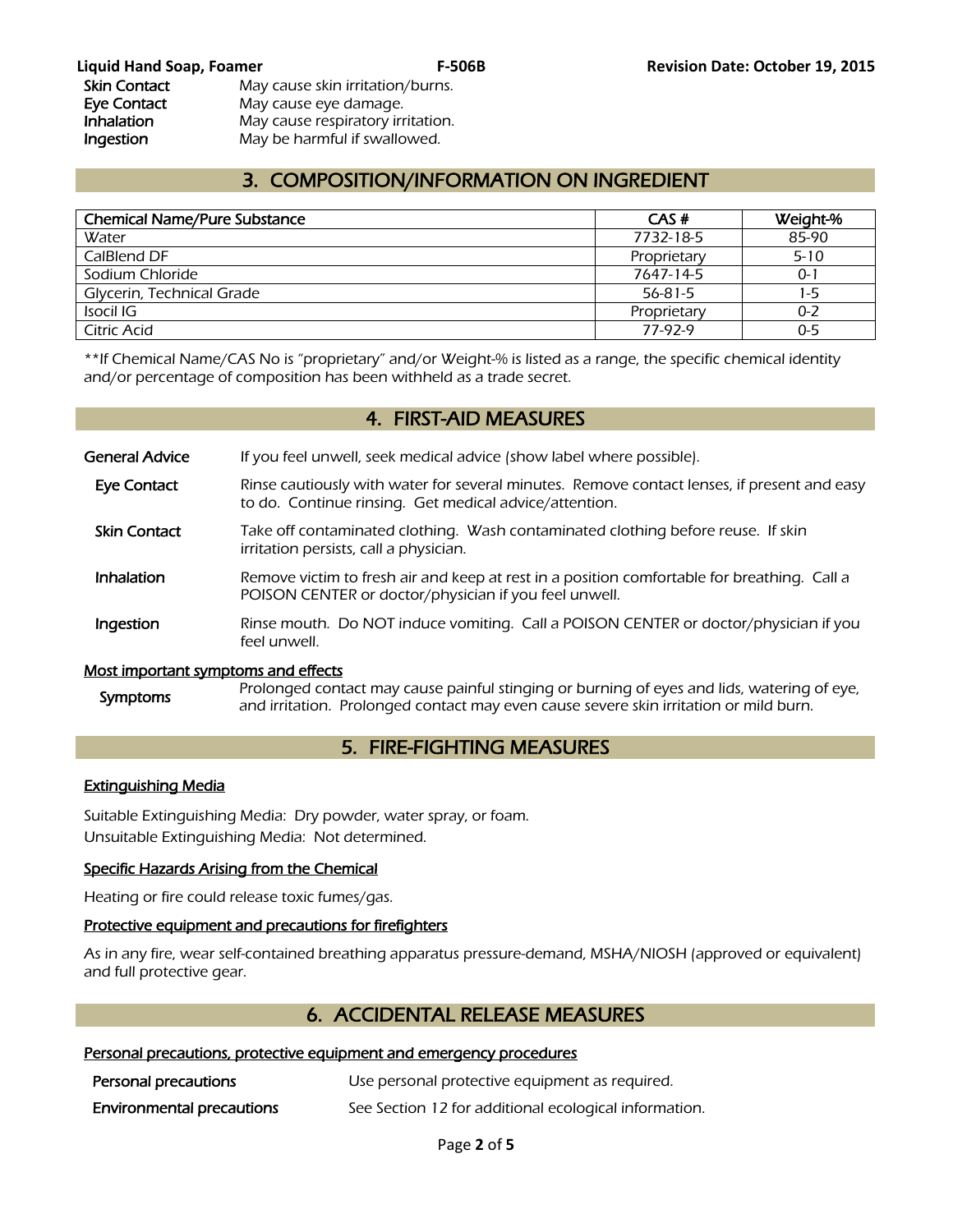# 7. HANDLING AND STORAGE

## Precautions for safe handling

Handle in accordance with good industrial hygiene and safety practice. Use only in well ventilated areas. Do not breathe dust/fume/gas/mist/vapors/spray. Wash face, hands, and any exposed skin thoroughly after handling. Use personal protection recommended in Section 8.

## Conditions for safe storage, including any incompatibilities

Storage Conditions Keep containers tightly closed in a dry, cool and well-ventilated place. Store locked up. Incompatible Materials Not available.

# 8. EXPOSURE CONTROLS/PERSONAL PROTECTION

| <b>Chemical</b> i<br>Name | 71 H                     | <b>OSHA PEL</b>          | NIOSH IDI H              |
|---------------------------|--------------------------|--------------------------|--------------------------|
| $\overline{\phantom{a}}$  | $\overline{\phantom{0}}$ | $\overline{\phantom{a}}$ | $\overline{\phantom{0}}$ |
|                           |                          |                          |                          |

## Appropriate engineering controls

Engineering Controls Apply technical measures to comply with the occupational exposure limits.

## Individual protection measures, such as personal protective equipment

| Eye/Face Protection                   | Wear approved safety goggles.                                                                                                                                              |
|---------------------------------------|----------------------------------------------------------------------------------------------------------------------------------------------------------------------------|
| Skin and Body Protection              | Wear appropriate clothing to prevent repeated or prolonged skin contact.                                                                                                   |
| Respiratory Protection                | Ensure adequate ventilation, especially in confined areas.                                                                                                                 |
| <b>General Hygiene Considerations</b> | Do not eat, drink, or smoke when using this product. Wash contaminated<br>clothing before reuse. Handle in accordance with good industrial hygiene<br>and safety practice. |

# 9. PHYSICAL AND CHEMICAL PROPERTIES

## **Appearance**

| <b>Physical State</b><br>Color                                                                                                                                                                                                                                                                                                                                                                        | Liquid<br>Clear/Colorless                                                                                                                                                                                                                          | Odor<br><b>Odor Threshold</b> | Raspberry<br>Not Determined |
|-------------------------------------------------------------------------------------------------------------------------------------------------------------------------------------------------------------------------------------------------------------------------------------------------------------------------------------------------------------------------------------------------------|----------------------------------------------------------------------------------------------------------------------------------------------------------------------------------------------------------------------------------------------------|-------------------------------|-----------------------------|
| <b>Property</b>                                                                                                                                                                                                                                                                                                                                                                                       | Values                                                                                                                                                                                                                                             | Remarks - Method              |                             |
| рH<br>Melting Point/Freezing Point<br><b>Boiling Point/Boiling Range</b><br><b>Flash Point</b><br><b>Evaporation Rate</b><br>Flammability (Solid, Gas)<br><b>Upper Flammability Limits</b><br><b>Lower Flammability Limits</b><br><b>Vapor Pressure</b><br><b>Vapor Density</b><br><b>Specific Gravity</b><br><b>Water Solubility</b><br>Solubility in other solvents<br><b>Partition Coefficient</b> | $6 - 7$<br>Not determined<br>Not determined<br>Not determined<br>Not determined<br>Liquid-Not applicable<br>Not determined<br>Not determined<br>Not determined<br>Not determined<br>Not determined<br>Miscible<br>Not determined<br>Not determined |                               |                             |
| <b>Auto-ignition Temperature</b>                                                                                                                                                                                                                                                                                                                                                                      | Not determined                                                                                                                                                                                                                                     |                               |                             |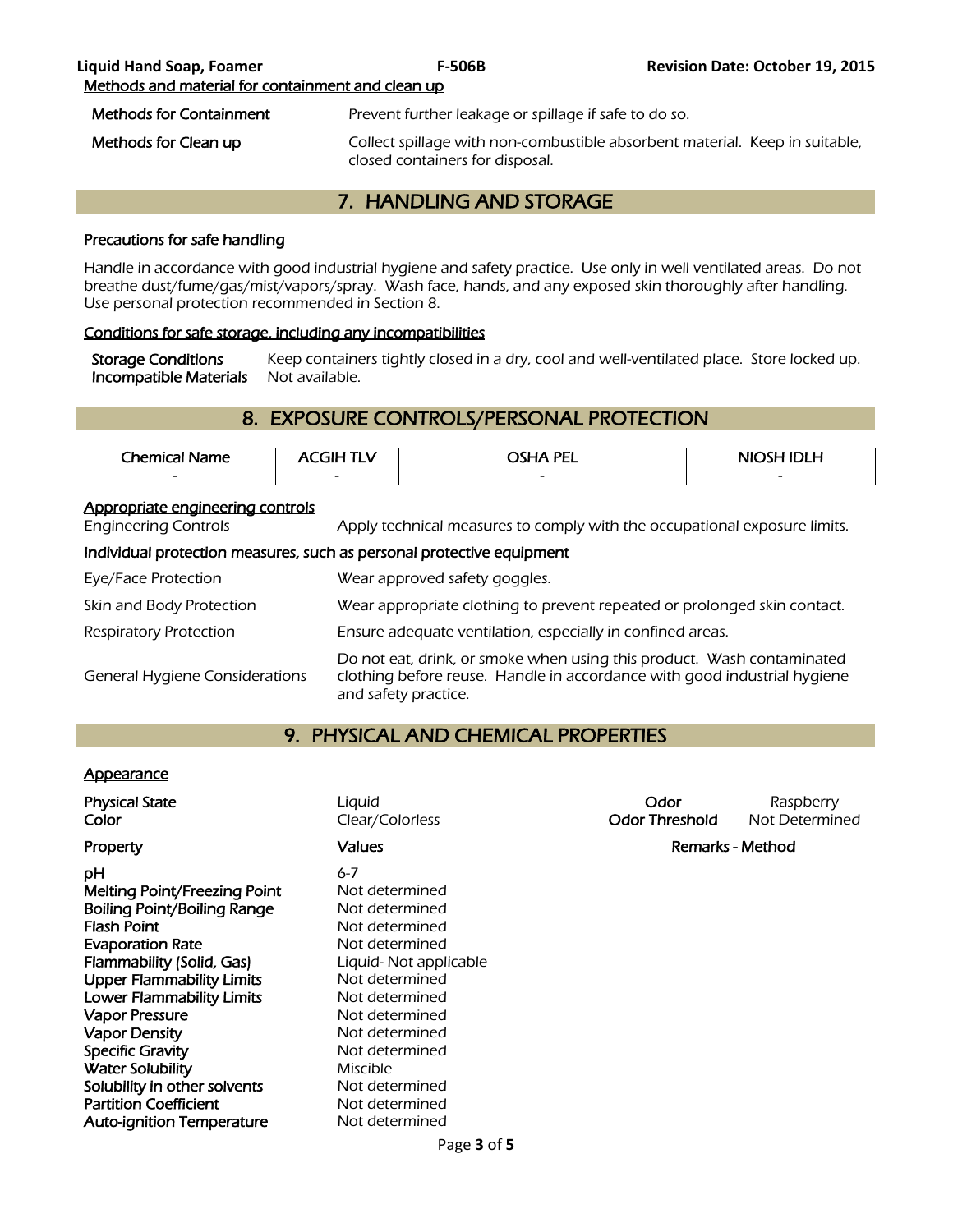Decomposition Temperature Mot determined Viscosity **Not determined** Explosive Properties<br>
Oxidizina Properties<br>
Oxidizina Properties<br>
Not determined **Oxidizing Properties** 

# 10. STABILITY AND REACTIVITY

| Reactivity                                        | Not reactive under normal conditions.                                  |
|---------------------------------------------------|------------------------------------------------------------------------|
| <b>Chemical Stability</b>                         | Stable under recommended storage conditions.                           |
| <b>Conditions to Avoid</b>                        | Keep out of reach of children. Temperatures above 130 °F.              |
| Incompatible materials                            | Amines, oxidizing agents, reducing agents.                             |
| <b>Hazardous Decomposition</b><br><b>Products</b> | Hydrogen chloride gas, sulphur oxides, nitrogen oxides, carbon oxides. |
| <b>Hazardous Polymerization</b>                   | Not available.                                                         |

# 11. TOXICOLOGICAL INFORMATION

#### Mixture Toxicity

Toxicological data have not been determined specifically for this product.

# 12. ECOLOGICAL INFORMATION

Ecological studies have not been carried out on this product.

| 13. DISPOSAL CONSIDERATIONS              |                                                                                     |  |  |  |
|------------------------------------------|-------------------------------------------------------------------------------------|--|--|--|
| <b>Disposal Instructions</b>             | Dispose of in accordance with local/regional/national/international<br>regulations. |  |  |  |
| Hazardous Waste Code                     | Not available.                                                                      |  |  |  |
| Waste from residues / unused<br>products | Can be washed with plenty of water down the drain.                                  |  |  |  |
| <b>Contaminated Packaging</b>            | Dispose of in accordance with local/regional/national/international<br>regulations. |  |  |  |

# 14. TRANSPORT INFORMATION

DOT I.D. Number Not available. DOT Proper Shipping Name Not available. DOT Hazard Classes:

Packing Group Not available. DOT Label Not available.

Note Please see current shipping paper for most up to date shipping information, including exemptions and special circumstances.

US DOT Not regulated as dangerous goods.<br>
Road (ADR) Not regulated as dangerous goods. Not regulated as dangerous goods. Air (ICAO/IMDG) Not regulated as dangerous goods. Sea (IMO/IMDG) Not regulated as dangerous goods.